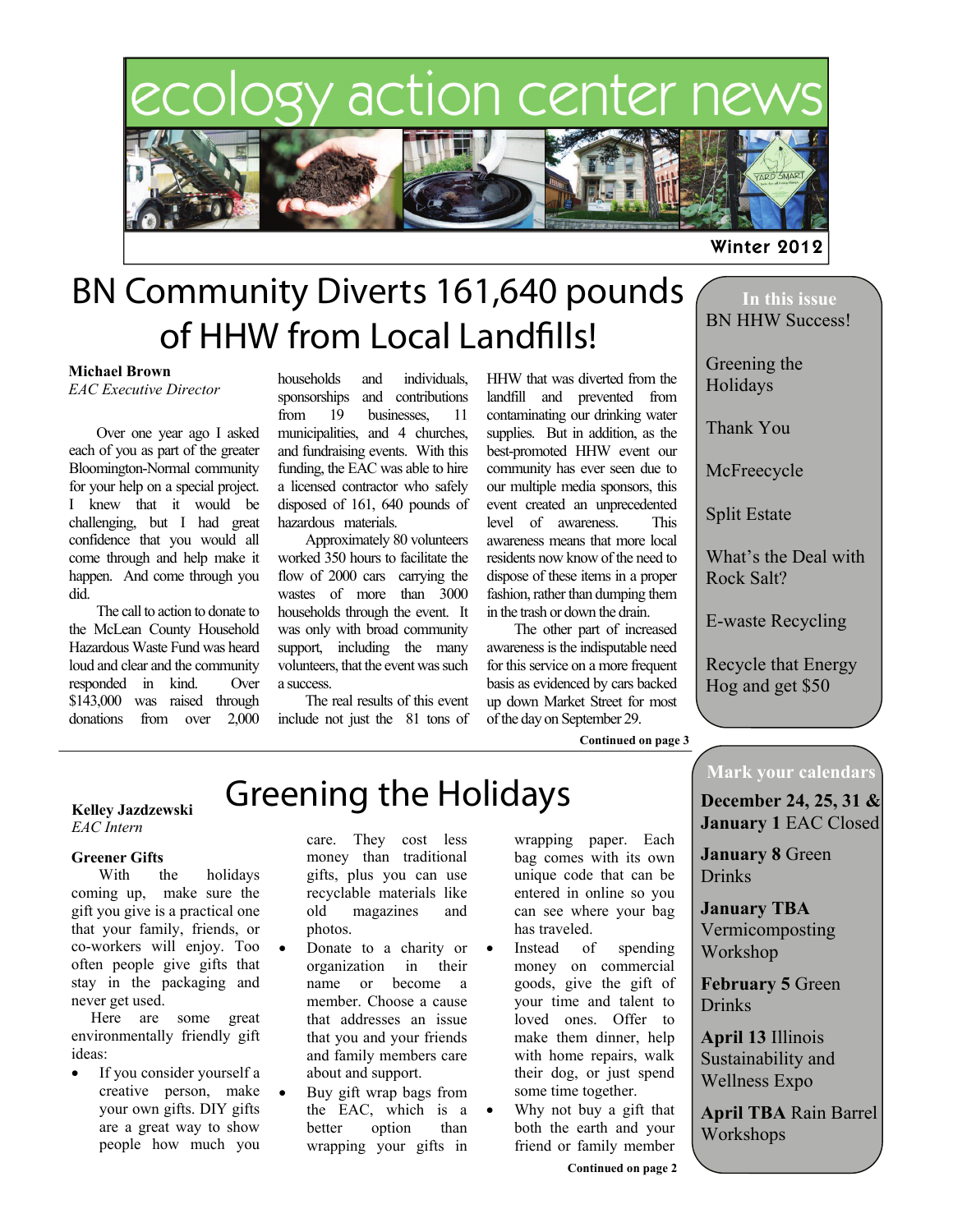

#### **Greening the Holidays continued from page 1**

can enjoy. Buy a rain barrel from the EAC. Your friend or family member will save money when the weather is warmer by collecting their own rain water.

- Donate your time or money volunteering with friends to a local charity or environmental group. There are countless ways to help improve your community.
- If you're giving toys to children, make sure that they are made without toxic PVC (polyvinyl chloride), which can be found in everyday plastics. Vinyl chloride is a known human carcinogen and it is the chemical used to make PVC. Other additives such as cadmium and lead are sometimes added to PVC and can be very dangerous (Greenamerica.org).
- Make your own cards, which will save you money and you can express how you truly feel. There are also electronic cards that you can send online without having to use any paper. Holiday cards require the harvesting of nearly 300,000 trees, and that's not including all of the wrapping paper and packaging for gifts that gets thrown out too (Eartheasy.com).
- Finally, shop local to support your community. This reduces any energy that would be otherwise wasted if you went to a large retail store or ordered a gift online.

#### **Energy Savings**

- Use LED (light-emitting diode) or solar-powered lights. They look brighter and can save you \$30 or more on your winter electric bill.
- Make your own decorations by using household items like wine corks, or use potpourri blends to spice up centerpieces. Take a walk and look for flowers, pinecones and other seasonal foliage to turn your holiday green (Organic Authority).
- Put your lights and decorations on a timer or turn them off when you are not home. This will save a lot of energy from being wasted.
- An artificial tree might be considered green since you reuse it every year, but many artificial trees contain PVC and use up resources to both manufacture and ship. Also, research shows that artificial trees are discarded after repeated uses, which make them less attractive; these discarded trees are sent to the landfill where their plastic content makes them last forever.
- Instead of using an artificial tree, use a living tree. These potted Christmas trees are usually smaller than cut trees and should only be kept in the house for about a week, so they don't start sprouting new growth. You can keep the tree outside, haul it in to enjoy it at Christmas time for several years, and then eventually plant it in the yard or give it away. These can also make great gifts for your loved ones.
- If you do choose a full-grown tree, try to find a tree that is pesticide-free. Also, recycle your tree because each year 10 million Christmas trees end up in the landfill (Sierra Club). The Normal and Bloomington have curbside recycling for your trees after Christmas.

#### **Waste Reduction**

- Many gifts come with excessive plastic and paper packaging. Make sure to recycle these items properly when or better yet look for items with the least amount of packaging to reduce your waste during the holiday season.
- Wrap presents with newspaper, a scarf, or bags you already have. If every family wrapped just three gifts this way, it would save enough paper to cover 45,000 football fields (Sierra Club).

\*Note: Wrapping paper can be recycled (unless it contains plastic or metallic substances) but our aim is to REDUCE and REUSE as much as we can.

 If you do not have curbside recycling there are drop-off locations throughout Normal (check our website for more information).

#### **Trees**

### Educate yourself on Fracking: Split Estate

Last month there was a public meeting on fracking in McLean County held by the Illinois People's Action. If you missed this meeting, the documentary that was viewed as part of the meeting is available at the EAC's DVD library. *Split Estate,* a "compelling Emmy Award winning documentary shows the dirty side of hydraulic fracturing and natural gas, an energy source the industry touts as a clean alternative to fossil fuels" (www.splitestate.com). The practice of fracking injects thousands or even millions of gallons of a mixture of water, sand, and highly toxic carcinogenic chemicals into the ground at high pressures to fracture the rock and force out natural gas. In addition to the chemicals companies use in their formulas, methane and other hydrocarbons, salts, heavy metals, and radioactive elements are unleashed from the shale, which can have consequences for both the environment and our health.



Come by the EAC to check out *Split Estate.*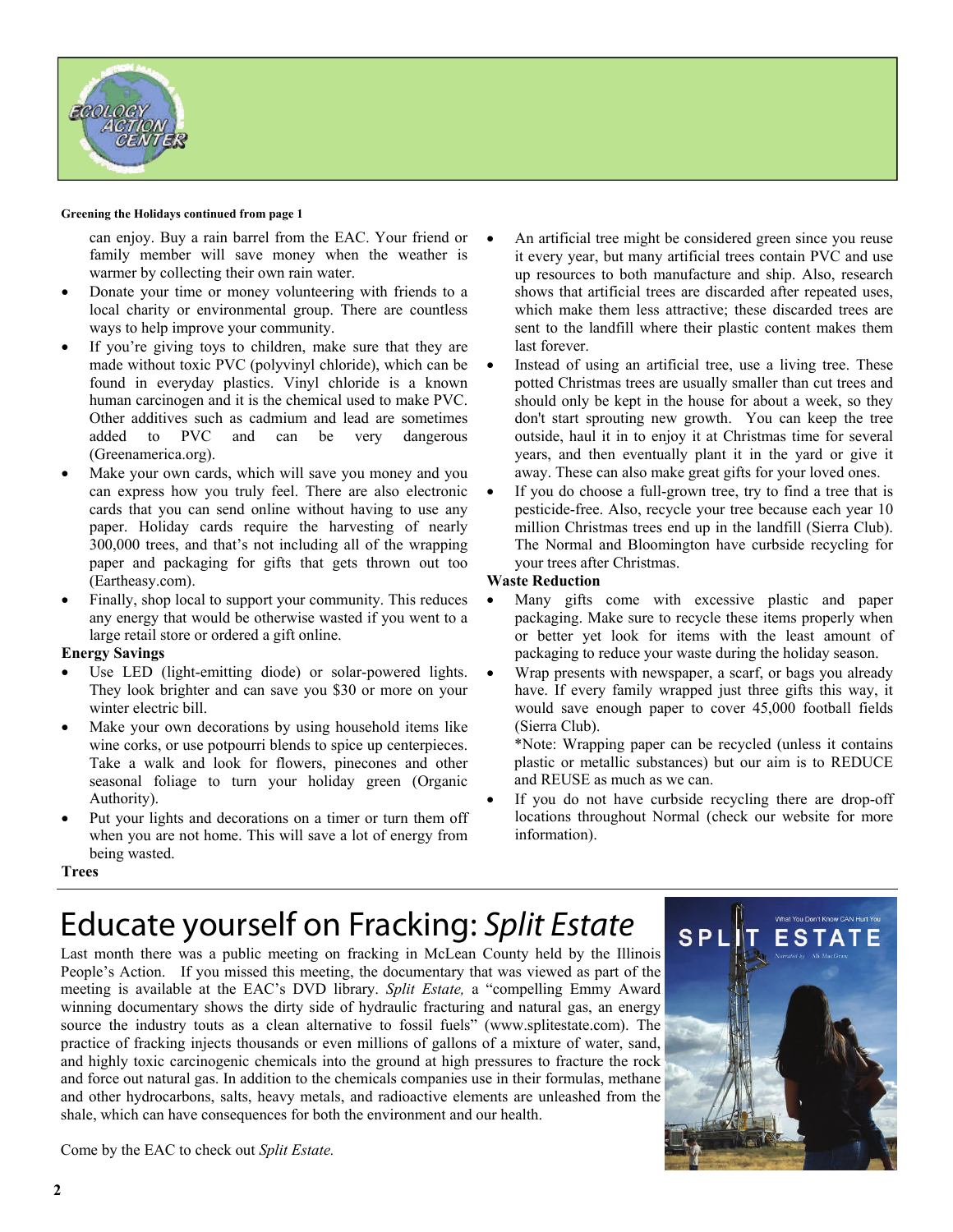

#### **161,640 pounds continued from page 1**

 The EAC is on the job, refocusing our efforts to the new priority in finding a solution to providing a more frequent HHW service for our community. We are talking with our partners and brainstorming new ideas; we welcome your input as this is all about protecting water supplies for your community.

 Ultimately the solution lies in addressing the core issue headon, instead of simply focusing on this as a question of waste management. The real problem of course is that collectively, we have become too accustomed to consumer goods and products that are hazardous in nature or contain hazardous components. If we could take a series of short trips back in time -- 25 years, 50 years, 75 years, and 100 years, we all know we would witness an almost exponential decrease in the amount of hazardous materials produced, used, and disposed of by our nation. While many of these materials were critical to building our industries, our modern infrastructure, food

systems, and more, we are now approaching a day of reckoning.

 From the workers that produce or handle hazardous materials, to the exposure to our families and pets in our homes and workplaces, to the threat to our water supplies when they are no longer needed, we can no longer hide from the reality that hazardous materials are all around us and pose a threat to our safety and well-being. But we have a choice - we increasingly have the knowledge and technology to create less-harmful alternatives. However, it is up to **each one of us** as consumers to make the proper choices and vote with our dollars for the type of products we want -- organic foods, natural lawn fertilizers, traditional pest deterrents, safe and green cleaners, and less-toxic electronics.

 Thank you for your support of the HHW Fund in 2012; let's work together in 2013 to REDUCE HHW!

### 2012 HHW Fund: Sponsors, Commercial Donors, & Event Partners

- McLean County
- City of Bloomington
- Town of Normal
- Allied Waste
- State Farm
- Radio Bloomington
- WGLT
- The Pantagraph
- Midwest Fiber
- Country Financial
- Growmark
- Connoisseur Media
- Home Sweet Home Ministries
- U of I Extension
- McLean County Farm Bureau
- Springfield Electric
- Bloomington-Normal Marriott
- Prairie Oak Veterinary Center
- Africano Studios
- Heartland Bank
- Zimmerman and Armstrong Investment Advisors
- First United Methodist Church of Normal
- Mennonite Church of Normal
- New Covenant Community Church
- Unitarian Universalist Church of B-N
- Village of Towanda
- Village of Carlock
- Village of Cooksville
- Village of Hudson
- Village of Gridley
- Village of Downs
- Village of Heyworth
- City of Lexington
- McLean County Woman's Club
- Kevin Collins Design

### McLean County Freecycle

residents of McLean County. It is open to all people who want to our members to benefit from the strength of a larger communiacquire something yourself. Either way post it and members of strengthen local community ties and promote environmental susyou would like to join McLean County's Freecycle network, go together to turn trash into treasure. to www.freecycle.org and type "McLean County Illinois" in the search box. This service is moderated by the Ecology Action Center with help from volunteers.

This network is brought to you by The Freecycle Network, a grassroots and nonprofit movement whose mission is to "build a worldwide gifting movement that reduces waste, saves precious

McLean County Freecycle is an online exchange opportunity for resources, and eases the burden on our landfills while enabling find a home for those items that can still be used so that they are ty" (freecycle.org). Sounds a little like the EAC's mission... By kept out of the landfill. Whether it's a chair, fax machine, piano giving freely with no strings attached, members of The Freecycle or an old door, feel free to post it. Or maybe you're looking to Network help instill a sense of generosity of spirit as they the local community will help your out as much as they can. If tainability and reuse. People from all walks of life have joined

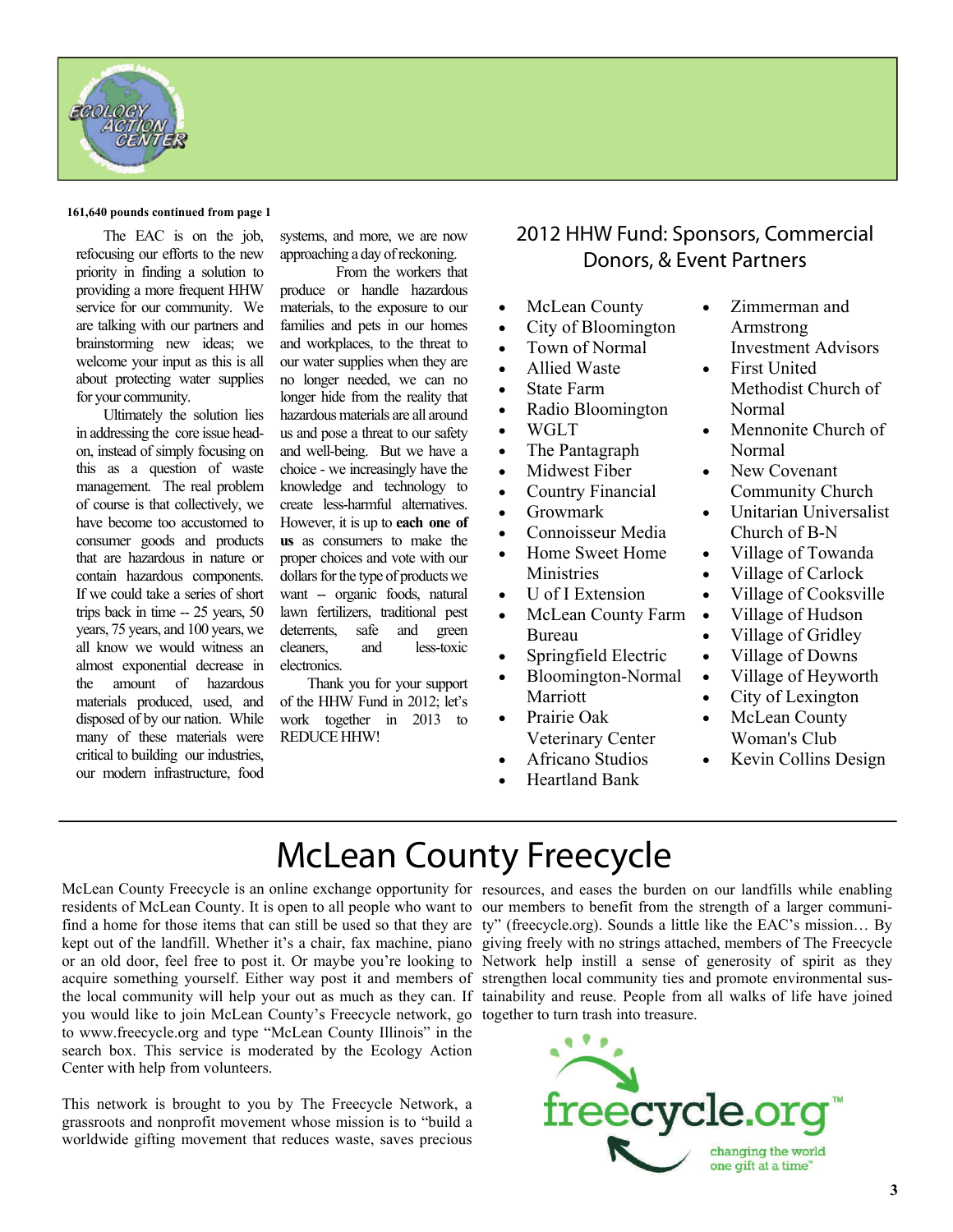

## What's the Deal with Salting our Sidewalks?

#### **Kelley Jazdzewski**

*EAC Intern*

With winter fast approaching, the temperature is getting colder and

snow will soon be falling. A common but dangerous response to ice and snow is to spread chloride salts to prevent icy conditions where pedestrians and vehicles need to walk and drive. While  $\bullet$ safe surfaces are important, there are some downsides to this • strategy too. The problems with salt:

- Excess salts build up in the soil and can become toxic to plants by preventing them from absorbing moisture and nutrients.
- Salts eventually make their way into our water supplies via storm water runoff.
- Salty runoff can poison fish, aquatic organisms, and kill sensitive vegetation.
- Over time salt can damage concrete and metals, including cars.
- Salt can attract animals and burn our pets if it lodges in their paws.

Salt is effective in melting snow, but there are more efficient,  $\bullet$ environmental friendly ways! Remember, everything you put on the ground eventually runs off into the street, down the drain, and into lakes and streams.

• Scatter sand or birdseed for traction, but not too much. The For more information check out www.thedailygreen.com and grains won't melt snow or ice, but they will give you more www.ehow.com. grip on icy surfaces. \* Note: Do not use kitty litter or wood

ashes.

- Minimize snow and ice by shoveling—the sooner the better. Or pay a neighborhood kids a few dollars to shovel if you can't.
- If you prefer to use a snow blower, use an electric model.
- Use sugar beets deicers, which are 100% organic formulas that are just as good as salt but they are much less corrosive. Plus sugar beets are a renewable resource. The city of Chicago has been experimenting with a mixture of salt and sugar beet extract. The mixture works better than pure salt at cold temperatures—regular salt works best above 25 degrees, while adding beet juice extends the range down to minus 25 degrees (The Daily Green).
- If you want to invest and spend money, lay down electric wires to heat the driveway from below and radiate heat upwards. You do have to pay for electricity, but it may be better than using chemicals that pollute the water and endanger plants and pets
- If you do use salt, choose carefully. Sodium chloride may contain cyanide, while calcium chloride's run-off increases algae growth, which clogs waterways. Potassium chloride is another salt to avoid.

# Thank you for your support!

2012 was a big year for the EAC and **you** were a critical part of making that happen. We embarked on one of our biggest challenges ever, to raise the necessary money for a locally-funded Household Hazardous Waste Collection. While we worked hard to raise awareness, it was all of you that made it happen, through your donations, your volunteer time, or through your participation in the event itself, which saw an unprecedented turnout.

 Without your support this important community service would not have happened this year; in fact, it may not have happened at all. Looking forward to 2013 and beyond, the Ecology Action Center intends to continue to raise the bar in meeting the needs of our community. If you see specific environmental needs that are going unmet in our community, please bring them to my attention at mbrown@ecologyactioncenter.org or by calling me at  $(309)$  454-3169.

 But to continue to grow our organization, we need your help to make this happen. While the EAC is dedicated to providing services in a cost-effective manner, adding to what our small and dedicated staff already does requires additional resources. Our funding traditionally comes from a variety of sources -- membership dues and donations, commercial sponsorships, grants from public and private sources, and contracts for specific services with local government agencies. While all of these sources may be strained when times are tough, we are grateful for any and all donations at any time. As a  $501c(3)$  nonprofit organization, contributions to the Ecology Action Center are tax-deductible to the extent allowable by law. As we approach the end of 2012, please consider making an additional contribution as you are able which will help support EAC's growing environmental education and outreach efforts.

Thank you for your support, past, present, and future,

Uniface Pleror

Michael Brown, Executive Director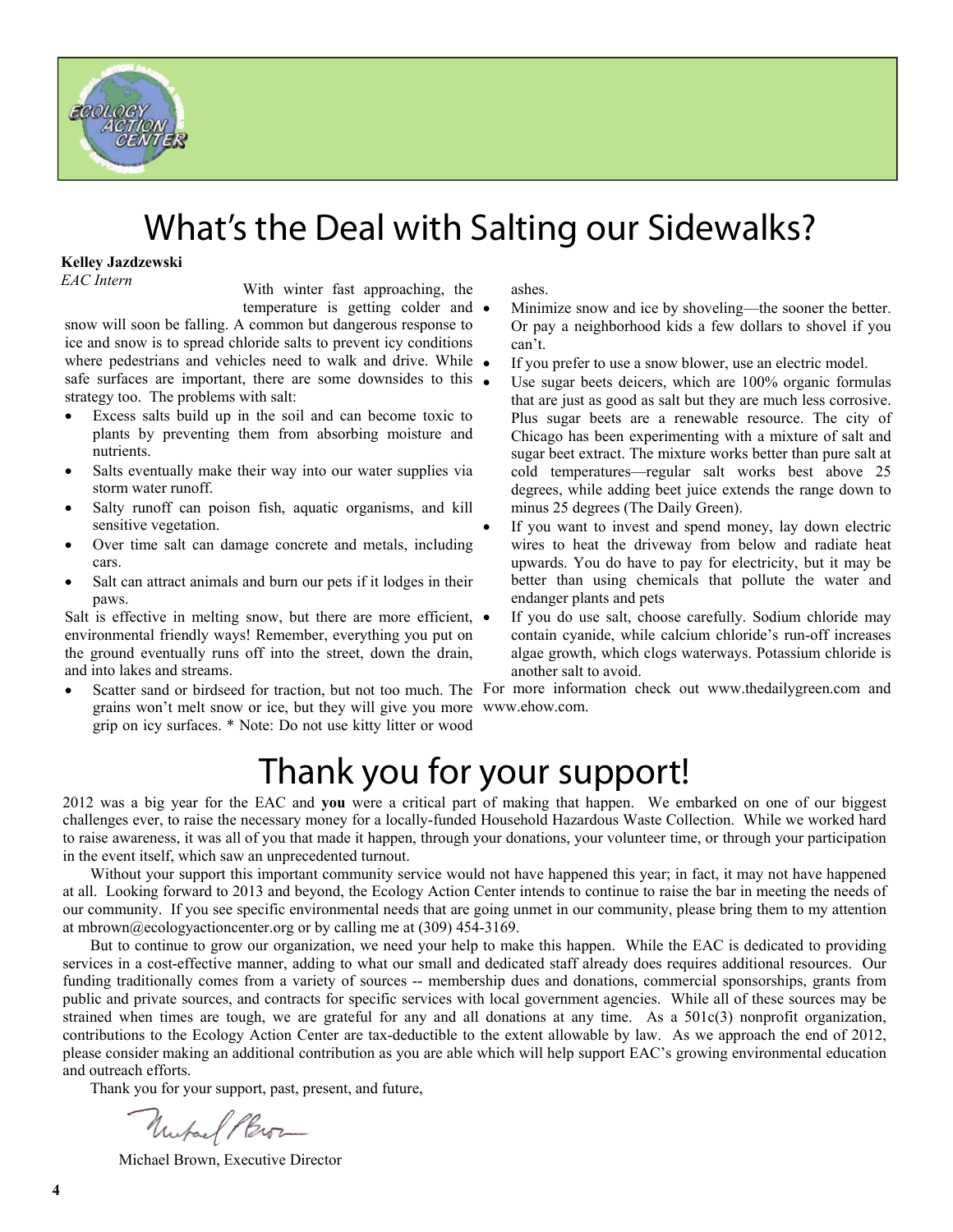

# E-Waste Recycling

During the holiday season friends and family come together to celebrate, buy presents for one another, and decorate their houses. Unfortunately a lot of waste is generated during this time of year. With this comes a strand of lights that no longer work, old electrical cords, and old batteries. Sadly these items often get put in the garbage—not only is this a huge problem, but it is also now illegal to landfill most consumer electronics in Illinois. The good news is that there are several places around town where you can recycle your electronics properly.

 Below find only a partial listing, many more options exist and are listed at our website. Some locations may charge a fee for recycling of electronics (all of those listed below are completely free) but are required by state law to give you something of equal value in return, such as a coupon. Please note that all of these locations listed below only accept residential electronic and battery wastes as these are programs subsidized for residential waste only. Businesses often must pay for these services; please contact Michael Brown at mbrown@ecologyactioncenter.org for more information.

#### **ELECTRONICS RECYCLING**

Normal Public Works Garage 1301 Warriner Street, Normal Monday-Friday 7am-2pm First Saturday of each month 8am-12pm Accepts: Computers, monitors, TVs, phones, radios, VCRs, microwaves, cameras, CDs, DVDs, floppy disks, and small electronics in working or non-working condition

Home Sweet Home Warehouse 1704 W. Washington Street, Bloomington Monday-Saturday 9am-8pm 24-hour drop-off shed in parking lot Accepts the same items as Normal Public Works Garage

Habitat for Humanity Restore 1402 W. Washington Street, Bloomington Tuesday-Friday 10am-5pm Saturday 9am-4pm Accepts the same items as Normal Public Works Garage

#### **HOUSEHOLD BATTERY RECYCLING**

Batteries Plus (309)663-2200 2109 Veterans Parkway, Bloomington Monday-Friday 8am-8pm Saturday 9am-6pm

Interstate Batteries Center (309)663-5911 1115 E. Lafayette Street, Bloomington Monday-Friday 8:30am-5:30pm Saturday 8:30am-2pm

Check out our website for other places to dispose of electronics and other items properly.

## Recycle that Energy Hog and get paid \$50!

In most homes the refrigerator is the second-largest user of electricity (13.7%), right after the air conditioner (16%) (Department of Energy). For every residential fridge or freezer you recycle through ActOnEnergy you will receive \$50 and the Ecology Action Center will receive a referral bonus. If you schedule a free pick up on or before December 31, 2012, the program will give the EAC a double bonus--\$20 per unit! When you call to schedule your free pickup all you have to do is give the Group ID number: RR11-949 to your customer service representative. It's that easy!

Are you eligible? Ameren Illinois must deliver your residential electricity (your electricity supplier can be a different company) and the refrigerator or freezer must be full size (10- 27 cubic ft.) and in working (cooling) condition. Also, the unit can be any age.

Call (866) 899-9088 to schedule your free pickup and help us raise funds this holiday season. Thank you!